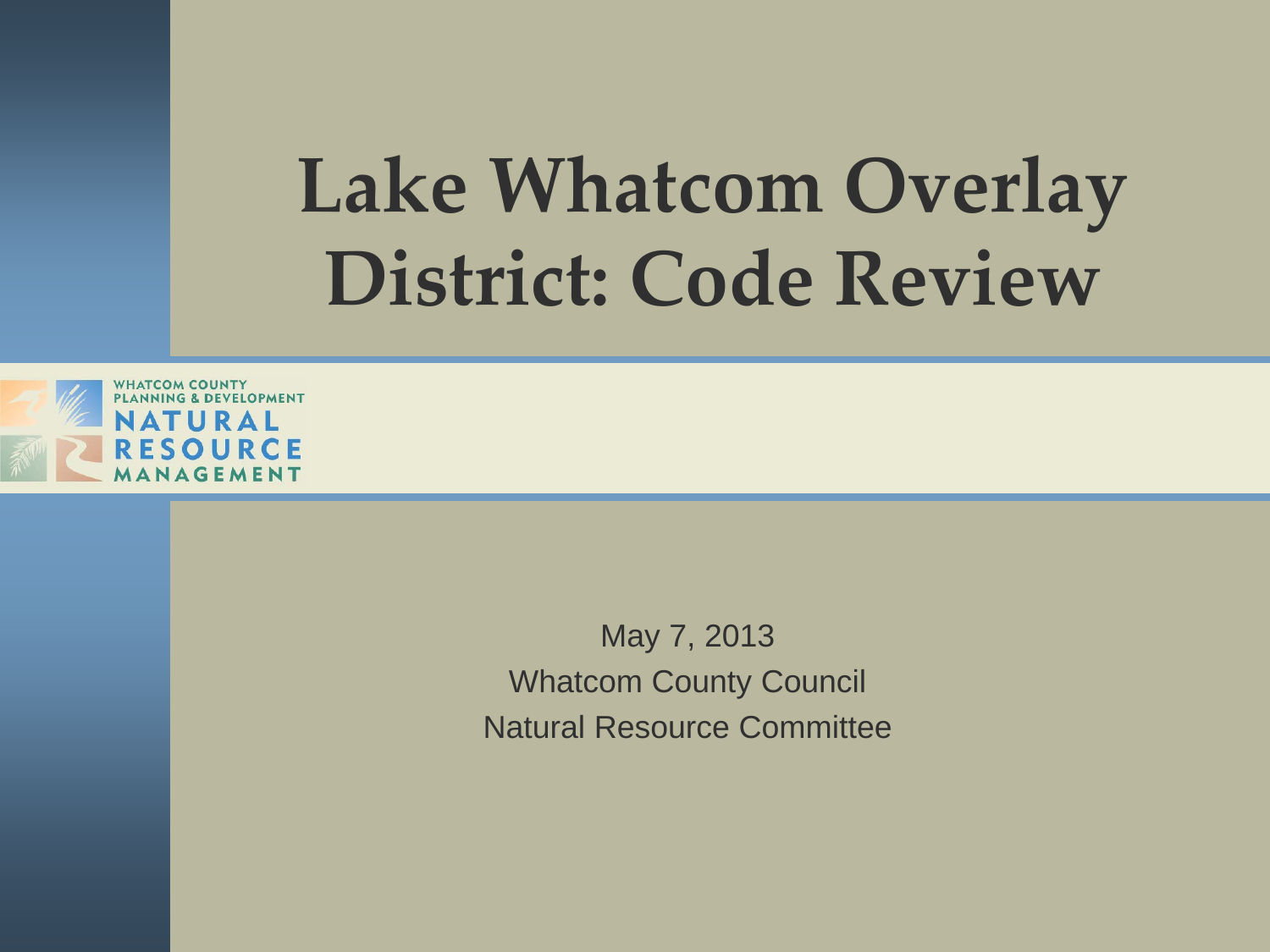#### Discussion Overview

**How the proposed code differs from** existing code (Exhibit D)

■ Discuss potential updates (Exhibit E)



#### ■ Schedule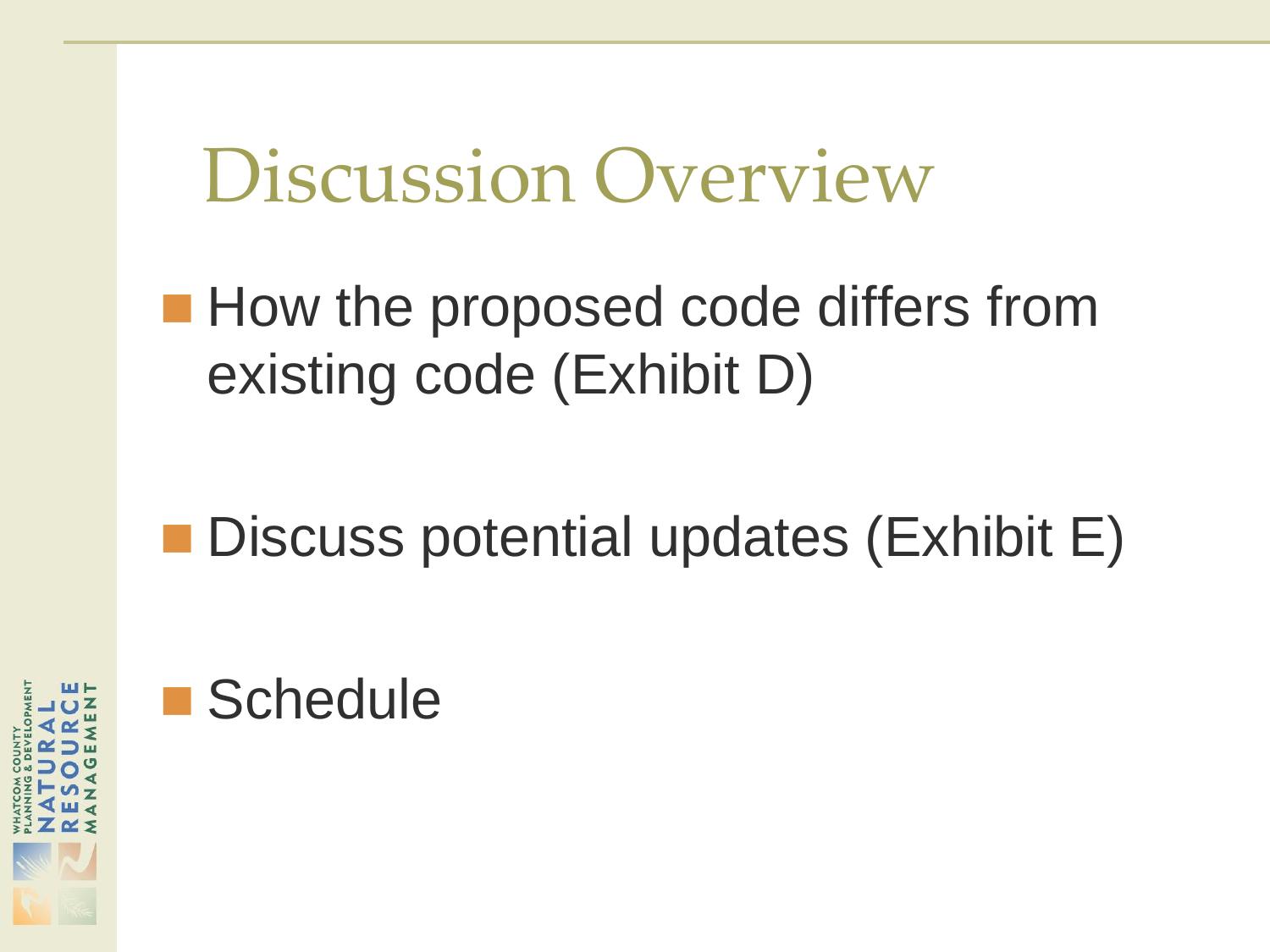#### Phosphorus Sources



Source: Modified from Lake Whatcom Stormwater Plan, CH2M Hill. 2008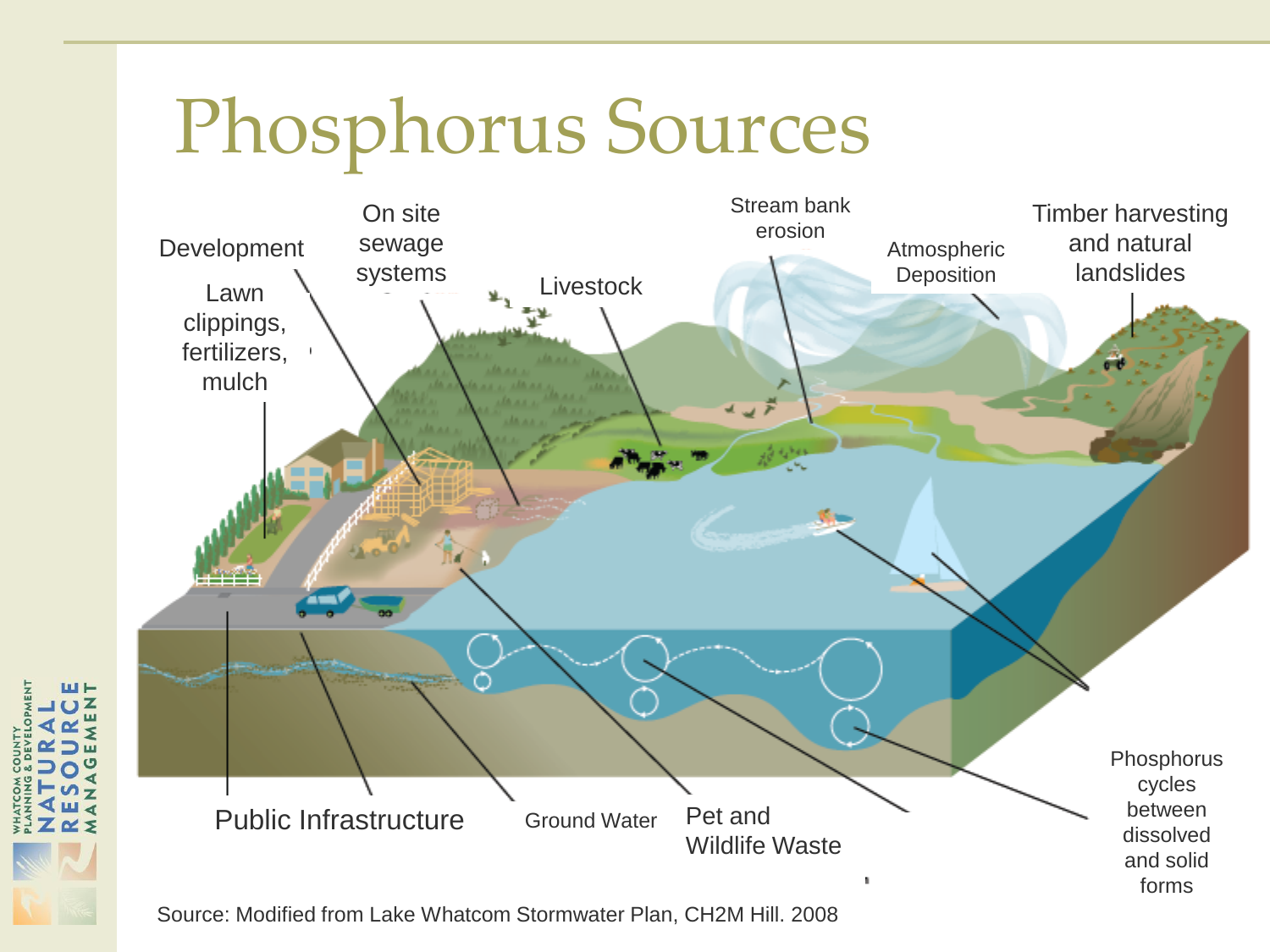#### Code Comparison: Exhibit D

**Proposed approach provides financial incentives to** minimize changes to the landscape vs. imposing limits with the existing code.

| <b>Existing Standards</b>                            | <b>Proposed</b><br><b>Standards</b> |
|------------------------------------------------------|-------------------------------------|
| <b>On-site Stormwater Facilities</b>                 | Yes                                 |
| <b>Seasonal Clearing Limitations (Oct. 1-May 31)</b> | Yes                                 |
| <b>Impervious Surface Limitations</b>                | <b>No</b>                           |
| <b>Erosion and Sediment Control</b>                  | Yes                                 |
| <b>Tree Canopy Retention</b>                         | <b>No</b>                           |
| <b>Open Space Requirements</b>                       | <b>No</b>                           |
| <b>Stormwater Site Plan Recording</b>                | <b>No</b>                           |
| <b>Protective Native Growth Area Covenant</b>        | <b>No</b>                           |
| <b>Subdivision clustering</b>                        | Yes                                 |

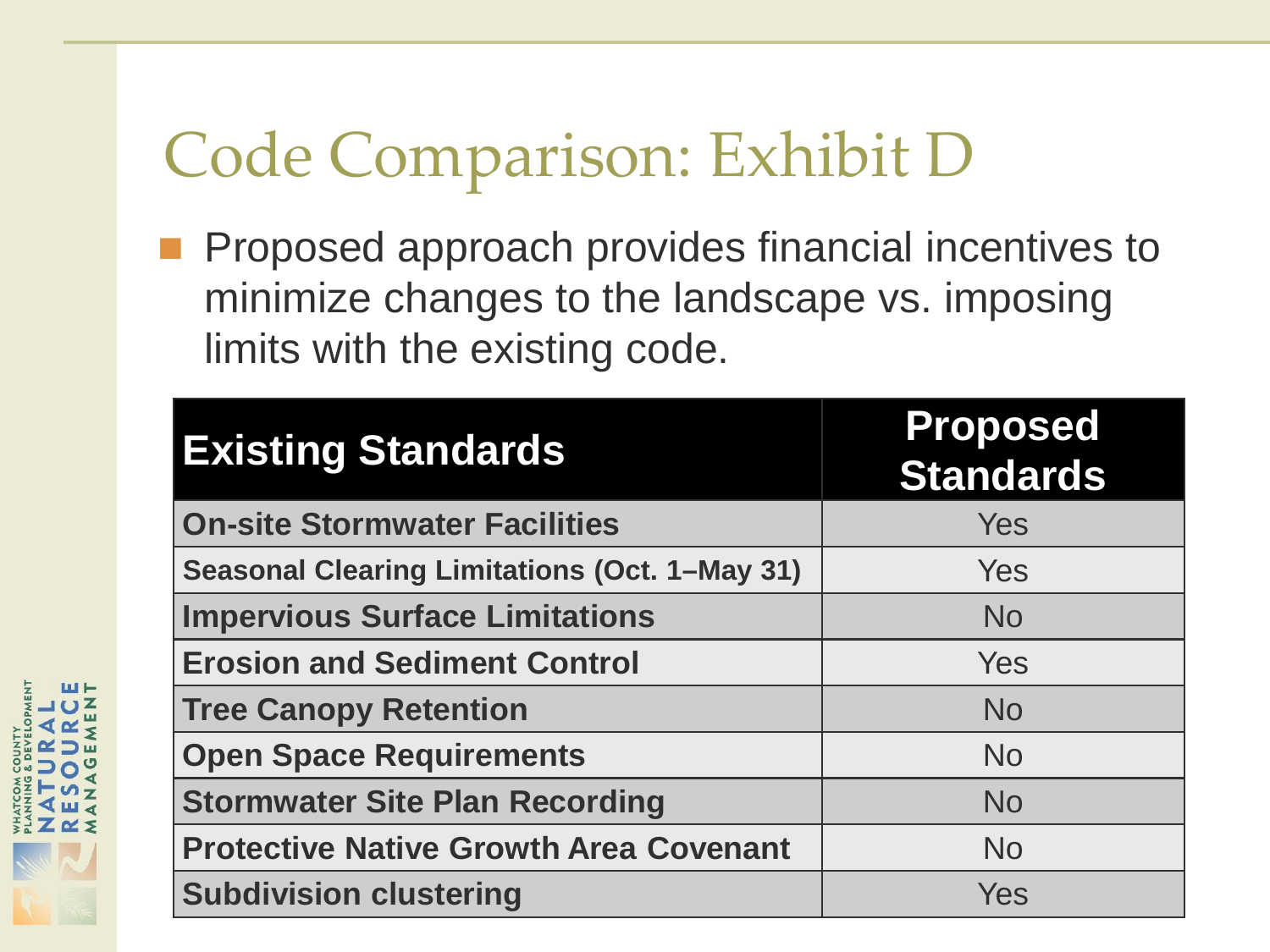# Stormwater Code Updates

#### ■ Changes to address: **New State NPDES Standards & TMDL**

#### **Planning Commission Recommendation**

Stating three goals:

- 1.) Prevent additions of phosphorous to Lake Whatcom from new development projects:
- 2.) Achieve a consistent and **predictable** (emphasis added) set of development regulations: and
- 3.) Meet TMDL objectives contained in Ecology's pending Water Quality Clean-up Plan.

The proposed regulations do not achieve the last two of these stated goals.

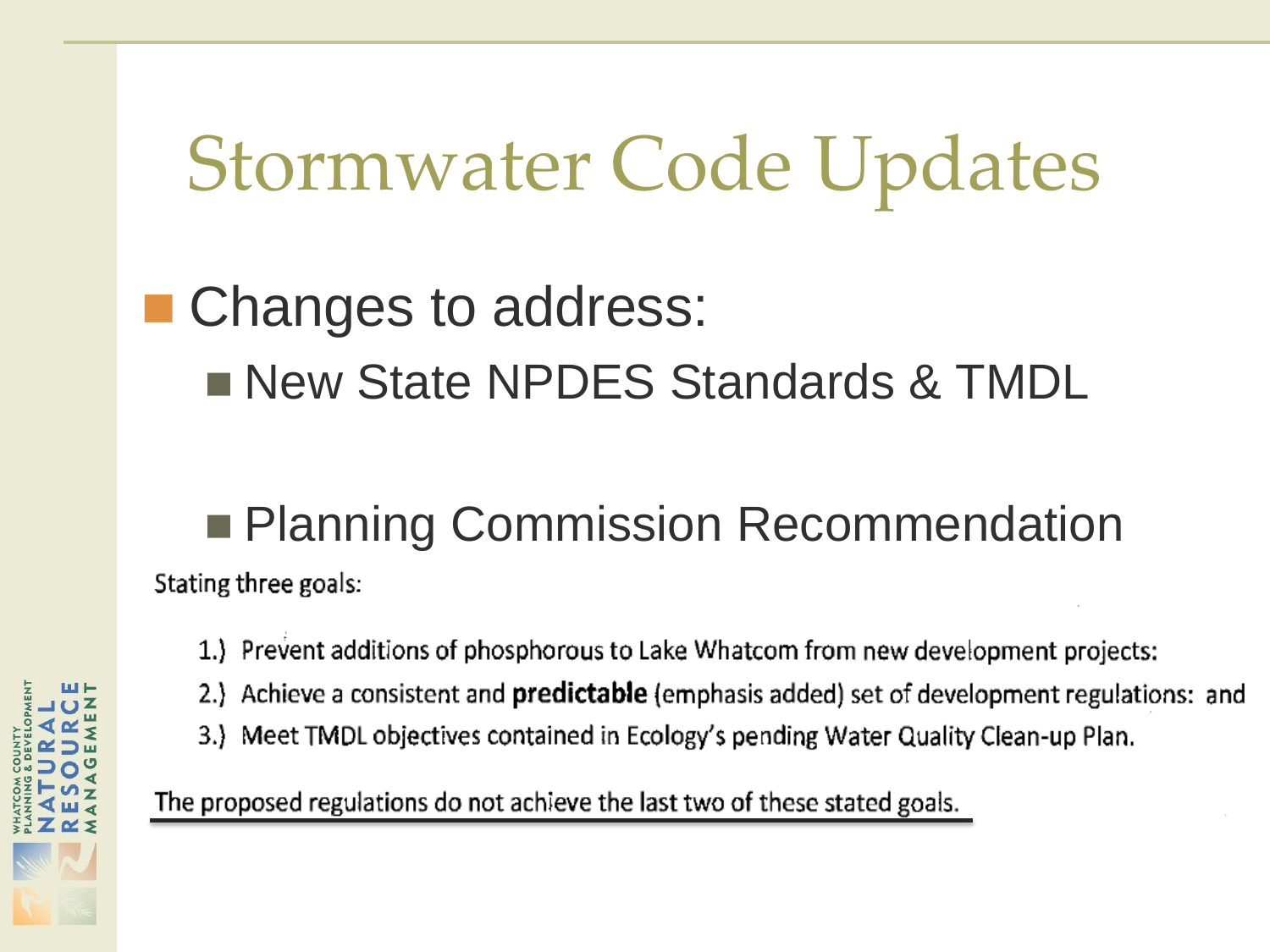Are changes needed to ensure Consistency & Predictability?

- Consolidate 3 separate sections of code that apply to Lake Whatcom Watershed
- **Nake sure the standards meet the state** NPDES requirements



**PDS & Engineering continue to develop** stormwater educational materials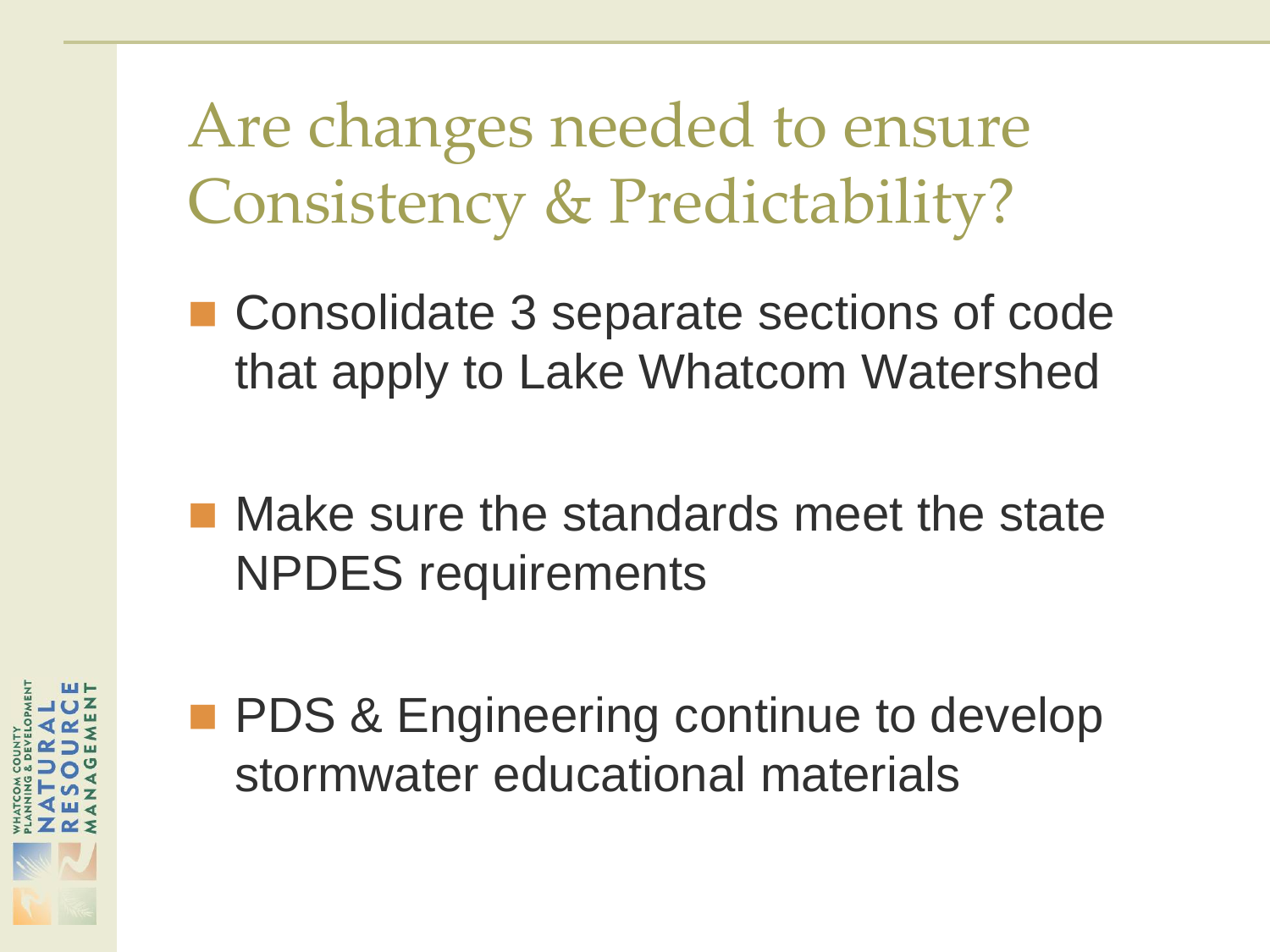## Are changes needed to meet TMDL objectives?

■ Stormwater regulations on new development alone will NOT achieve 87% TMDL Phosphorus reduction objective – PC recommended a new stormwater management district for existing development



■ New standards are intended to prevent the problem from getting worse while protecting property rights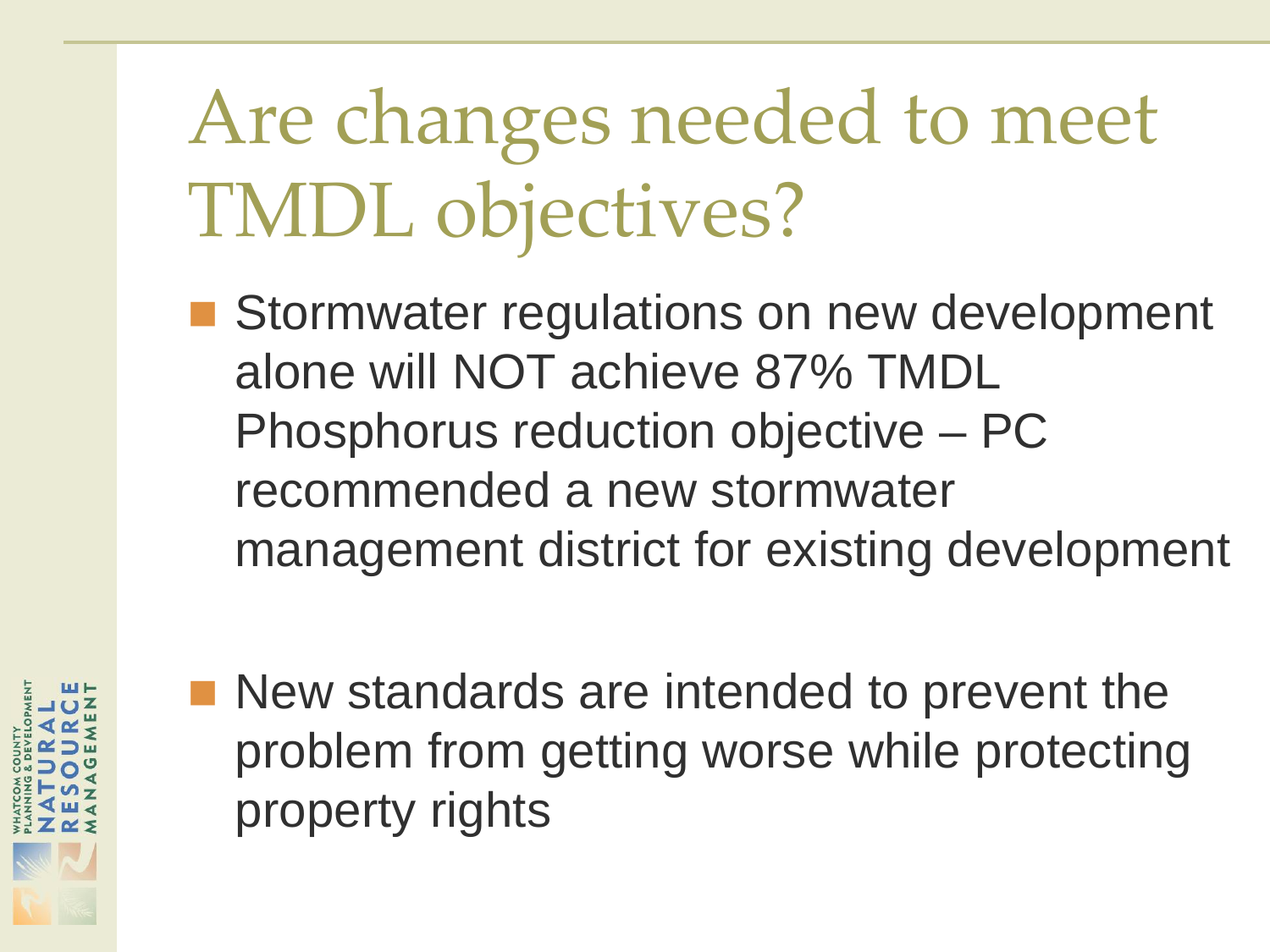#### Planning Commission Recommended Greater Investment in **Public Stormwater**

268 lbs of TP Removed, or 23% of TMDL Goal removed from Basin 1 & 2

**Facilities** 

#### Legend

**Built Facilities Future Facilities City Limits** Urban Growth Boundary Lake Whatcom Watershed

275 0.55

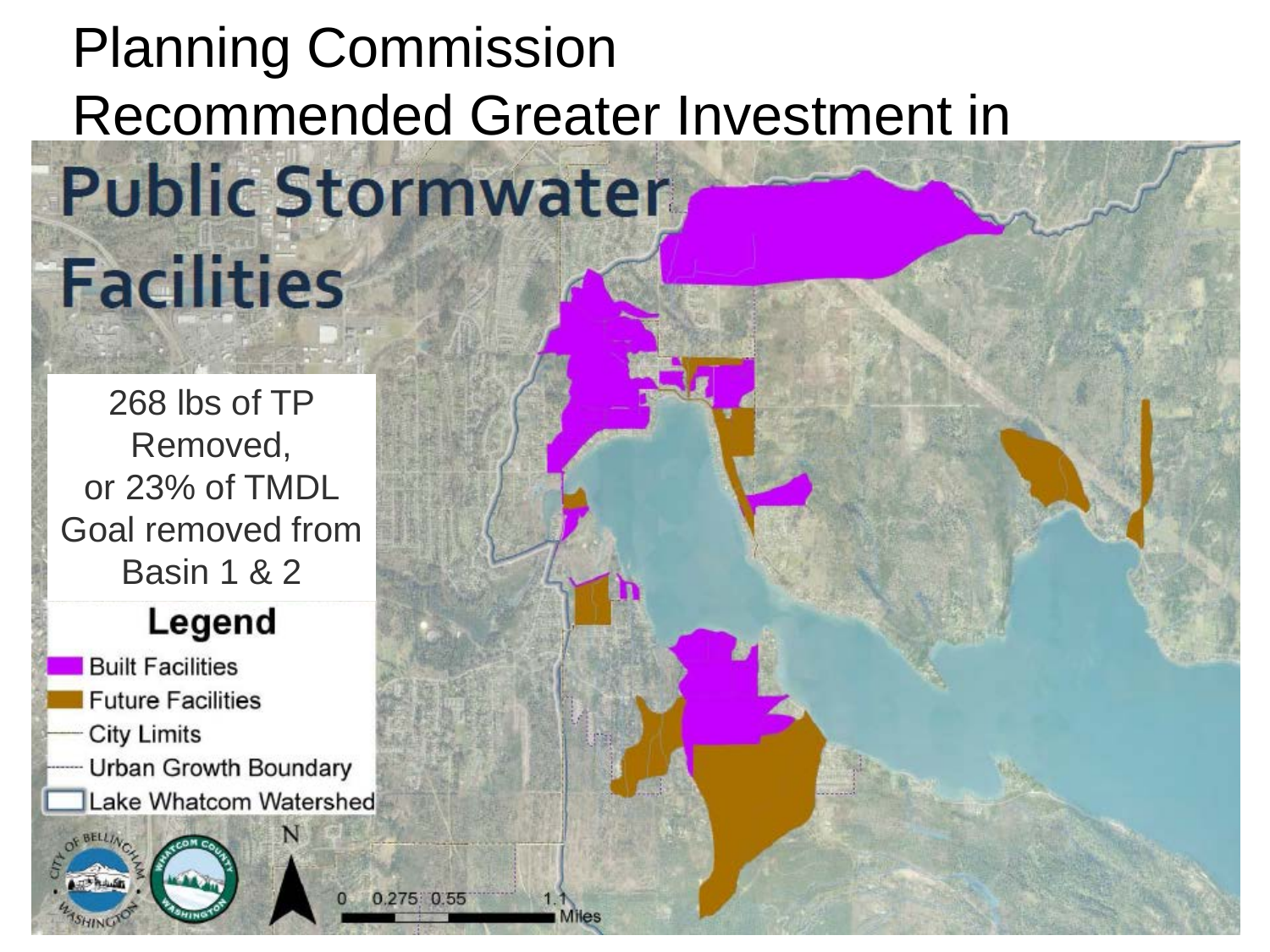- 1. Stormwater Manual References
- 2. Recording of stormwater system & Notice of Activity for clearing
- 3. Clarification of subdivision language
- 4. Code Clean up
- 5. Removal of Forest Area Preservation
- 6. Phosphorus neutral performance standard
- 7. Small Lot Exemption

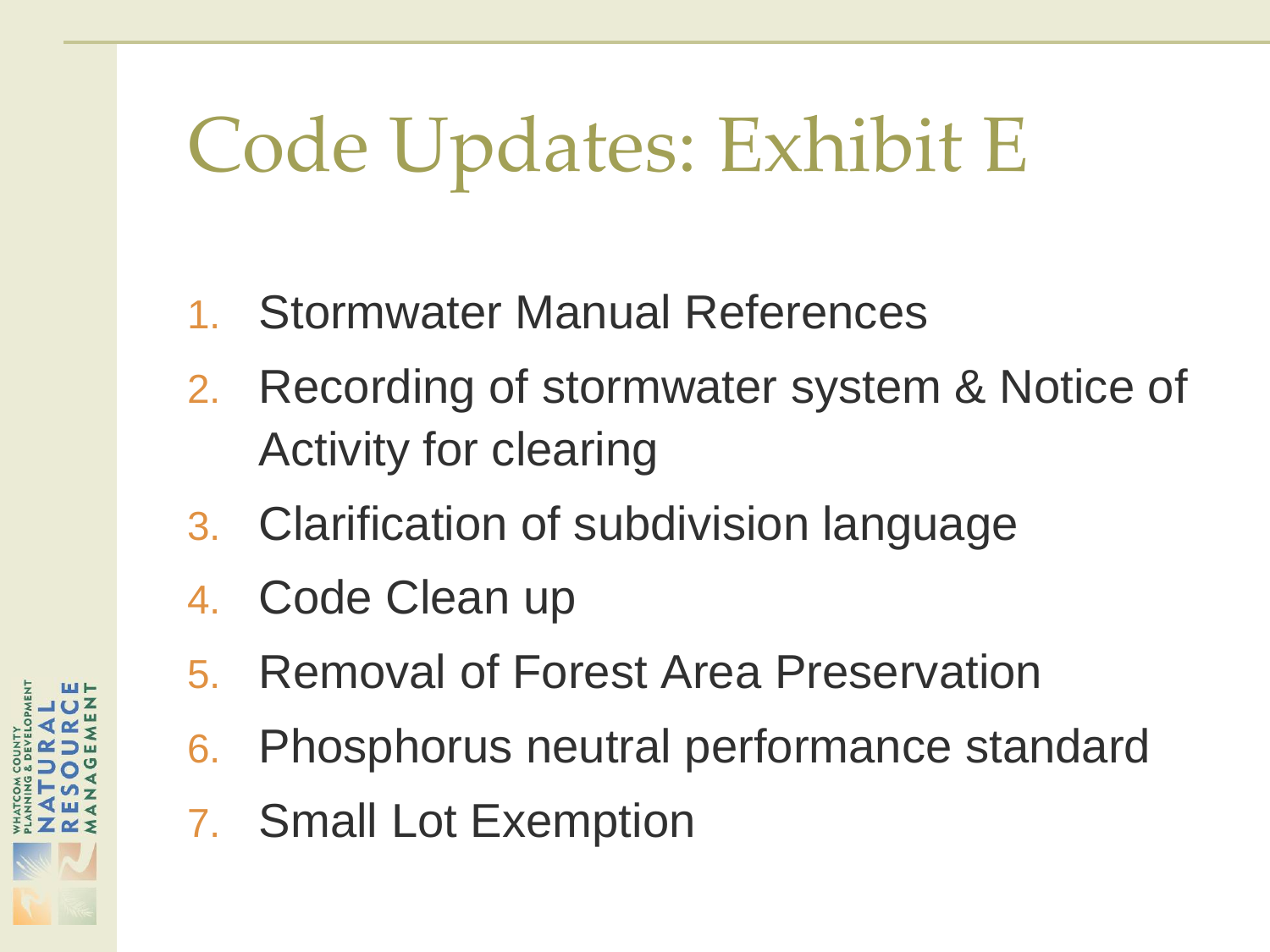Change 1. Stormwater Manual References ■ Changes reference the 2012 Ecology Storm Water Management Manual, rather than the 2005 Manual that was in effect when code was written.

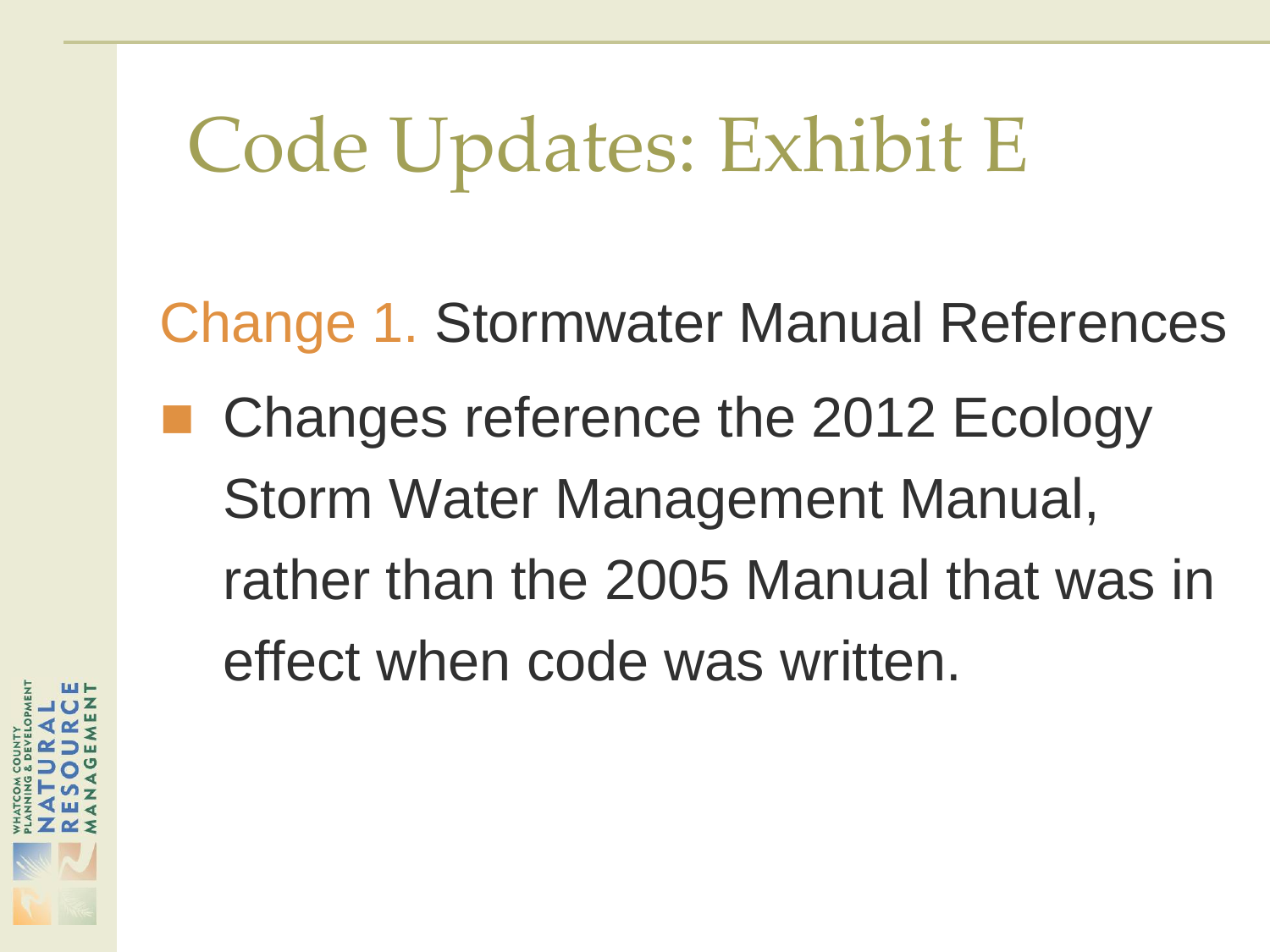Change 2. Recording and protection of the stormwater system

- record the location of the stormwater facility,
- establish responsibility for maintenance,
- protect the stormwater dispersion area as a protective native growth area.
	- Notice of Activity for clearing

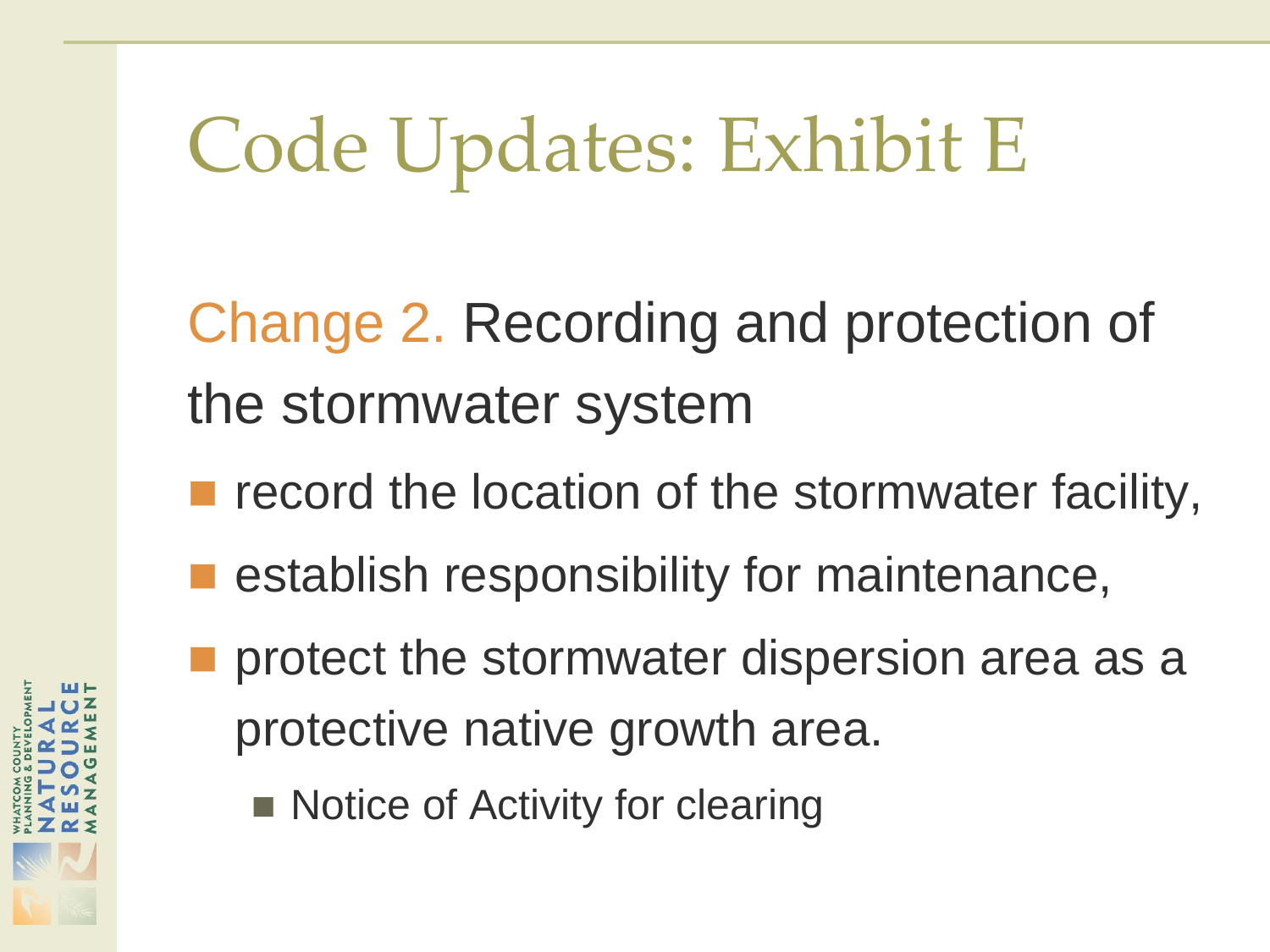Change 3. Clarification of subdivision language

If creating lots  $>22,000$  sqft no stormwater system is required at time of platting – but it is when home is built.

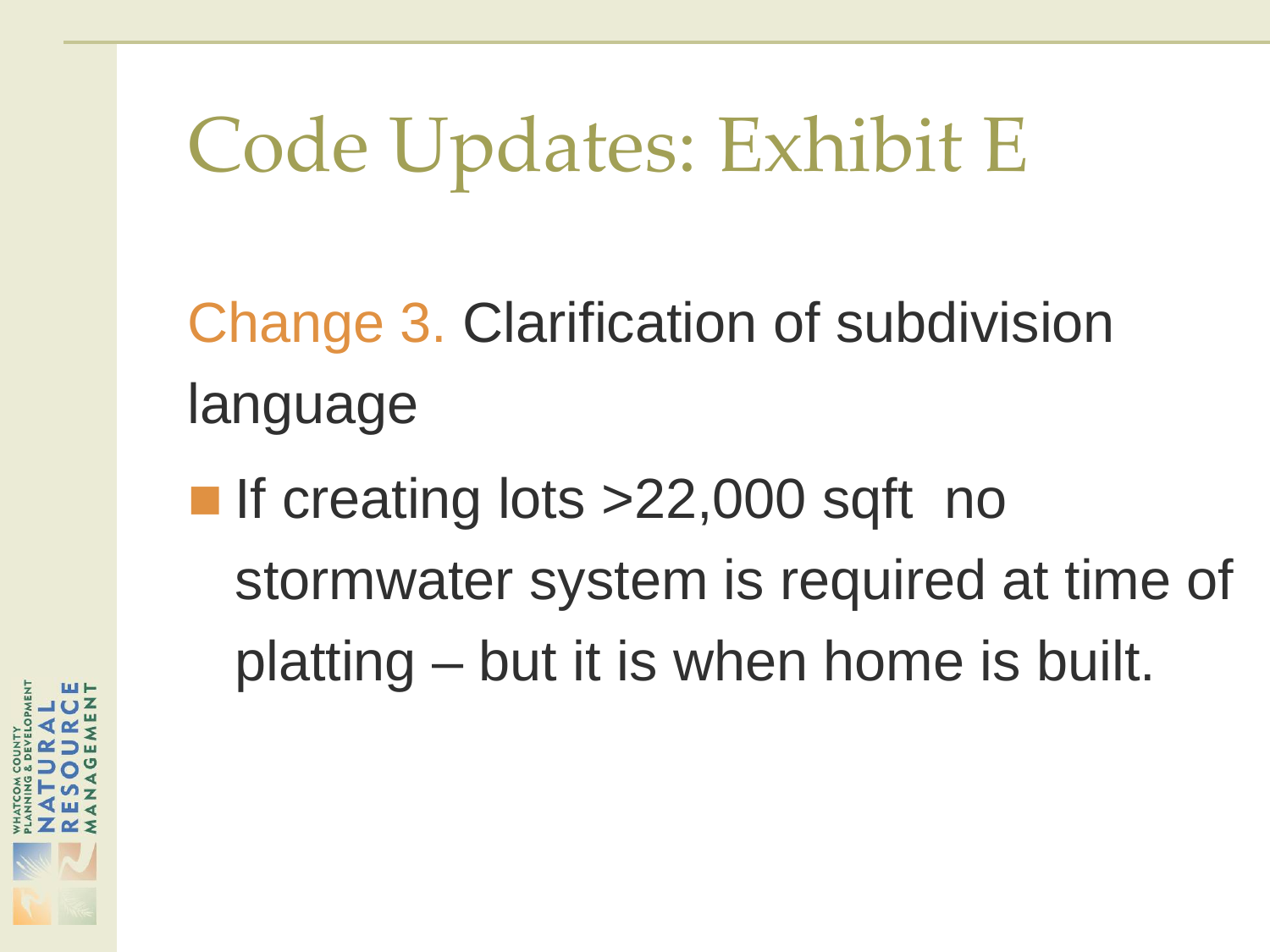Change 4. Code Clean up ■ Artifact of code changes

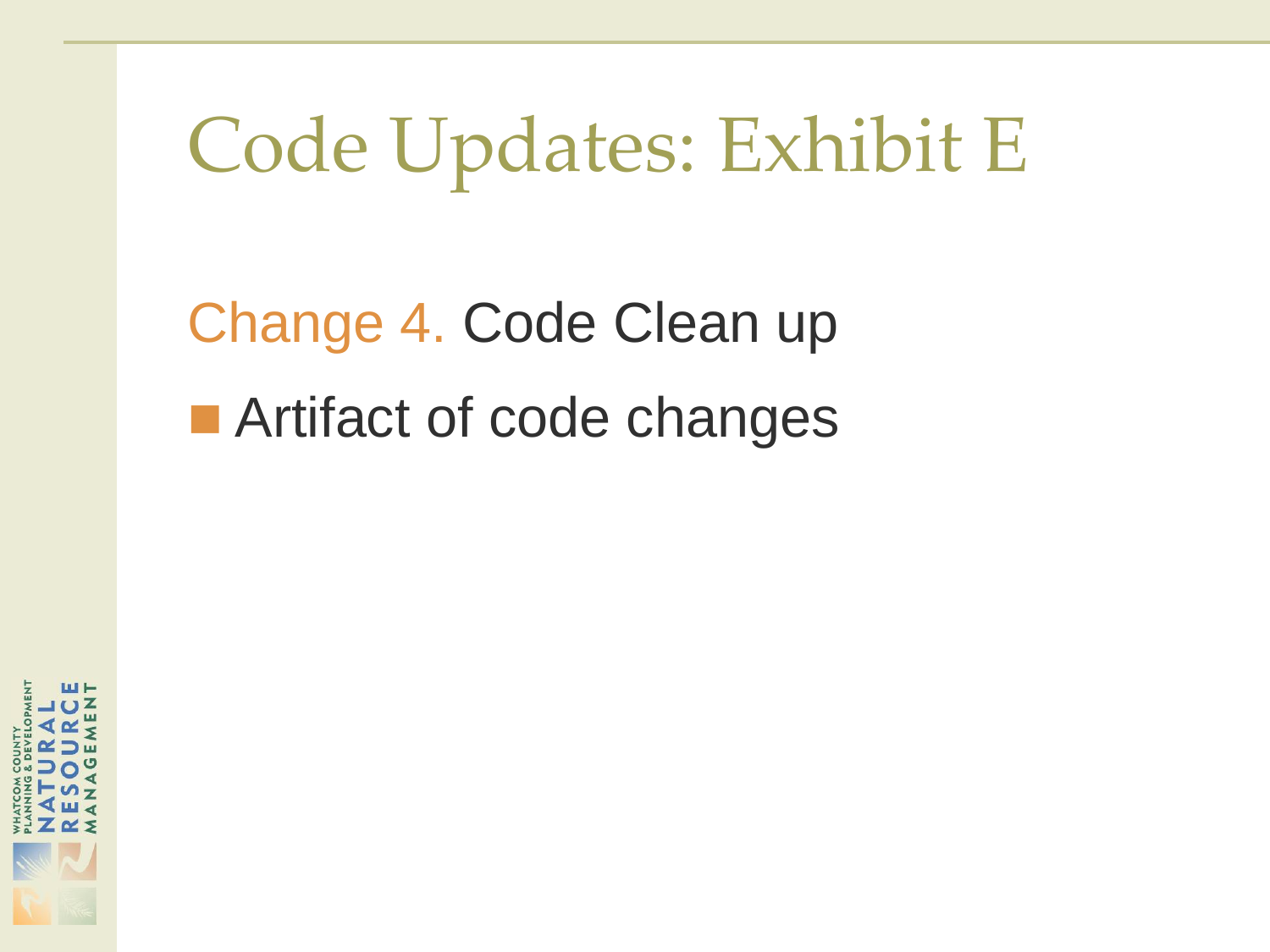Change 5. Removal of Forest Area Preservation

**Forest Area Preservation is clarified as** a Protective Native Growth Area, with applicable sections moved to 20.51.420  $(3)(b)$ ]

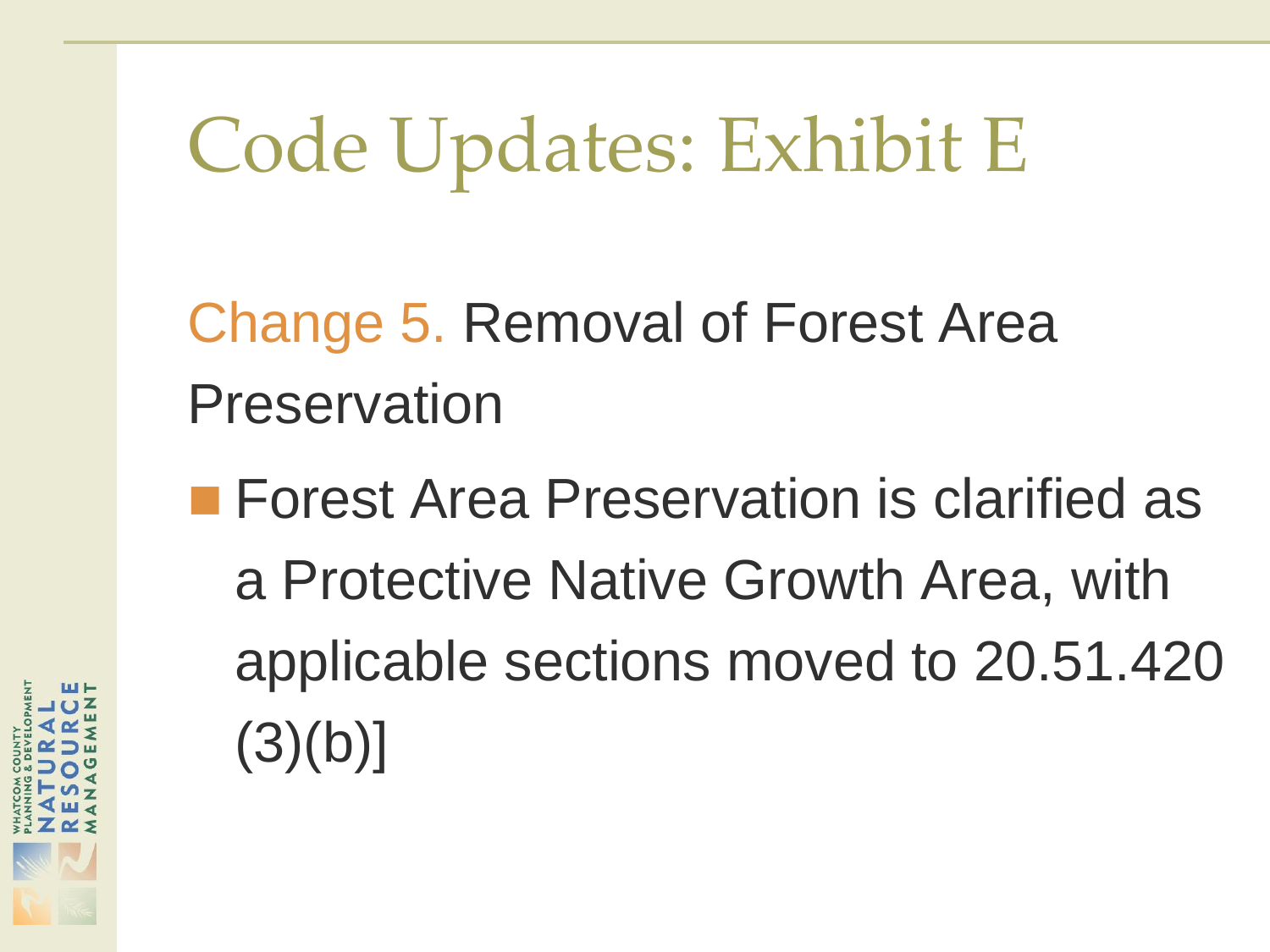Change 6. Meeting the Phosphorus neutral standard

- Changes the phosphorus loading factor to back to neutral in order to meet County and TMDL goals.
- Currently written it is 25% above the natural loading conditions, which makes it difficult to utilize the prescriptive design standards for full dispersion and infiltration.

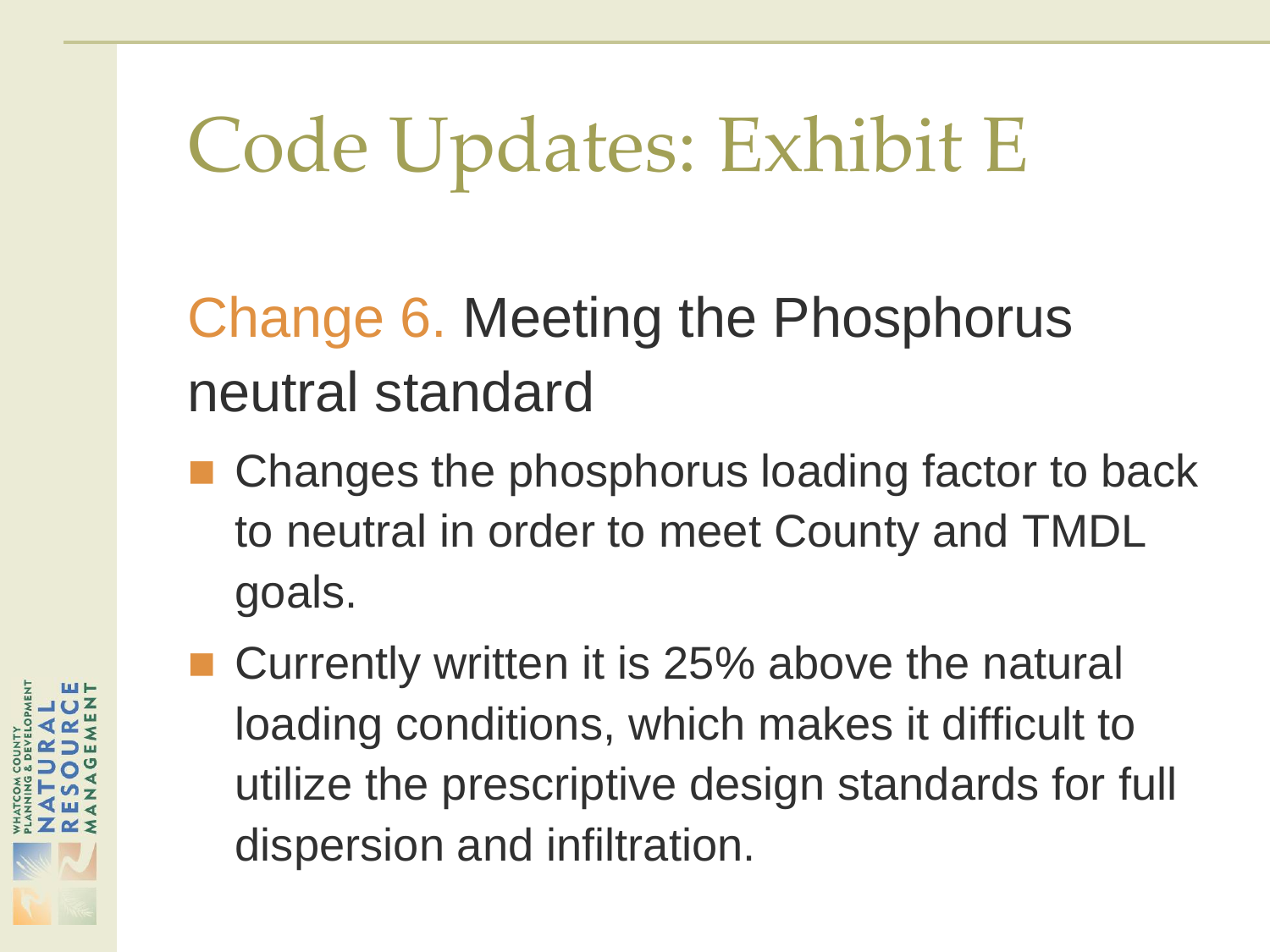Change 7. Small Lot Exemption

- Cost estimates presented on May 21st
- **If an exemption, what size?**
- Off-site stormwater mitigation is in the proposed code: 51.420(2)(a)(2)

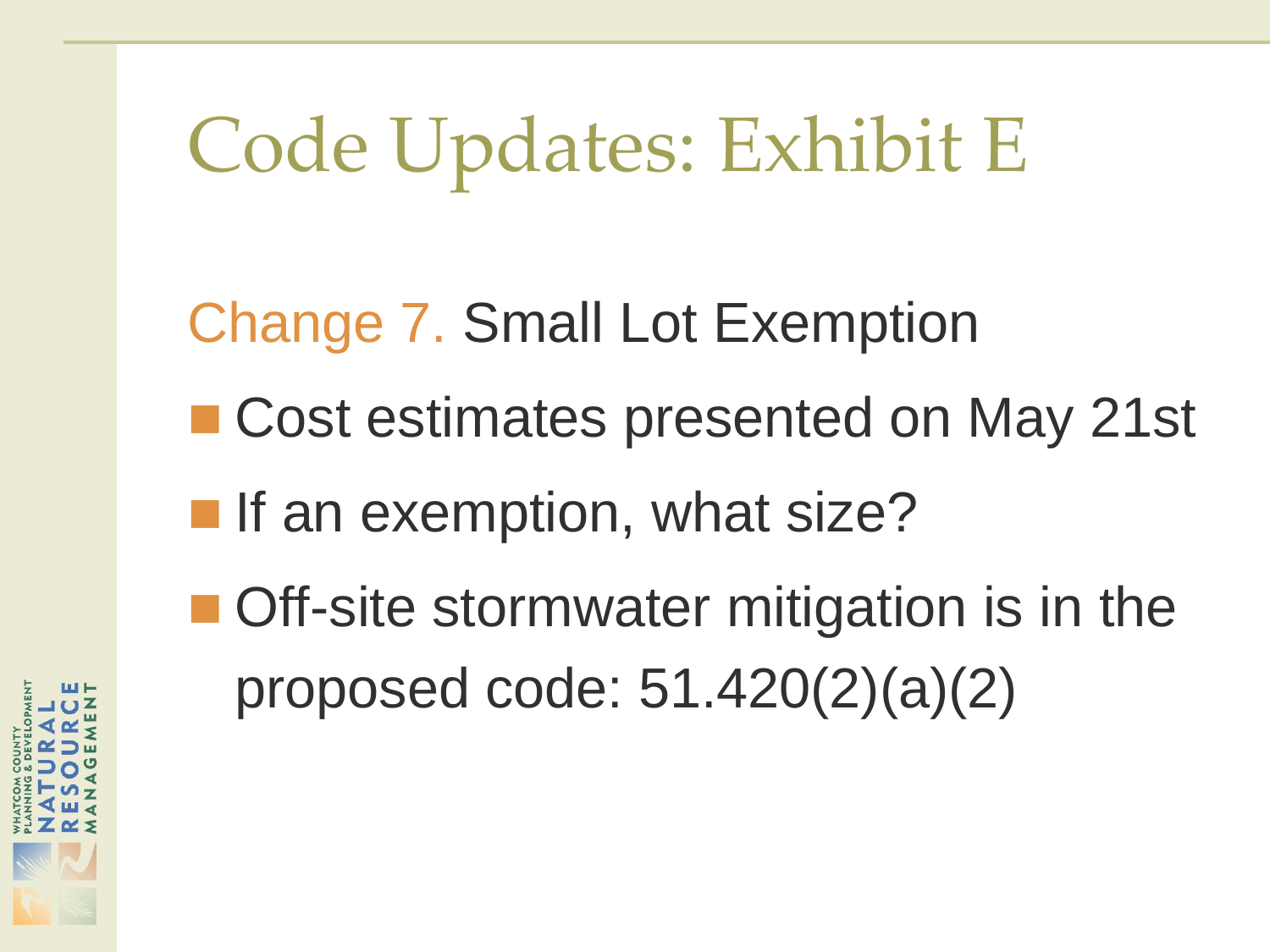## Meeting Schedule

#### May 7 & 21 ■ Cost Estimates for small lot BMPs **Final code updates**

#### June 4 & 18

- **n** Ordinance introduction
- **Optional Hearing and vote**

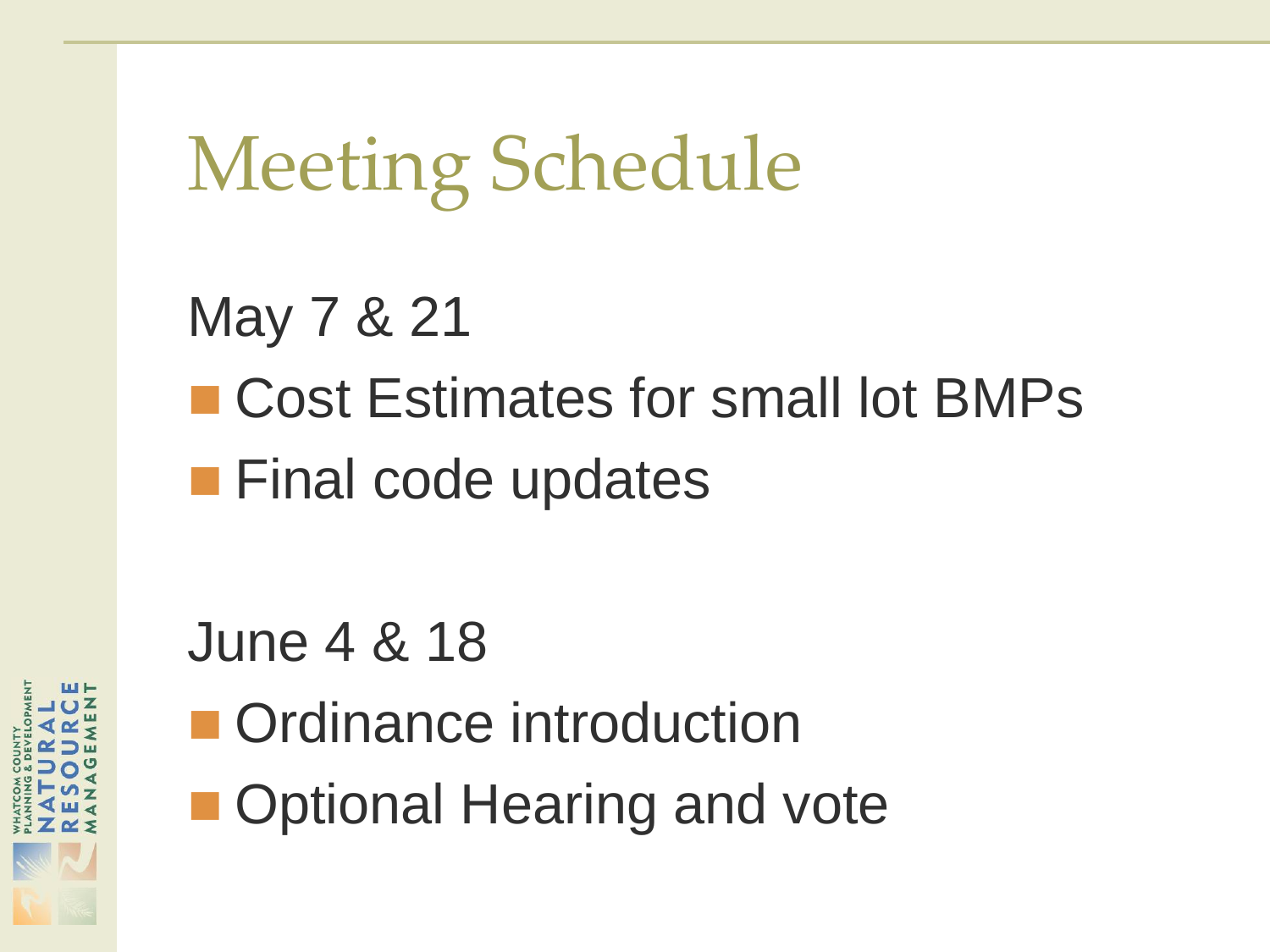

**Photo: City of Bellingham**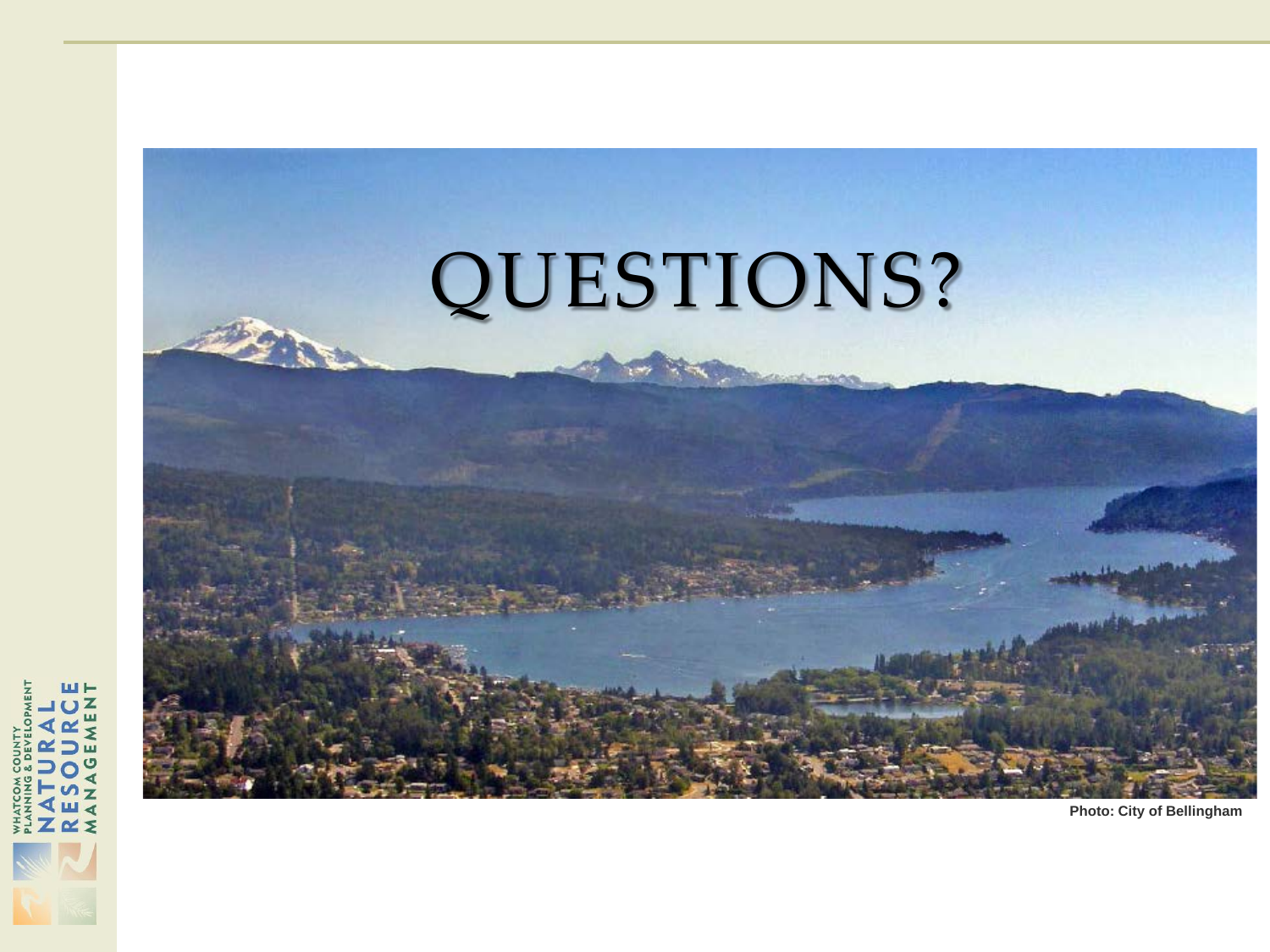Considerations for Exempting Small lots from new rules

- Small lot stormwater design Cost to comply with new rules? [forthcoming]
- **Additional public investment needed for** phosphorus treatment if exempted
- Consistency for landowners-different regulations apply in the watershed